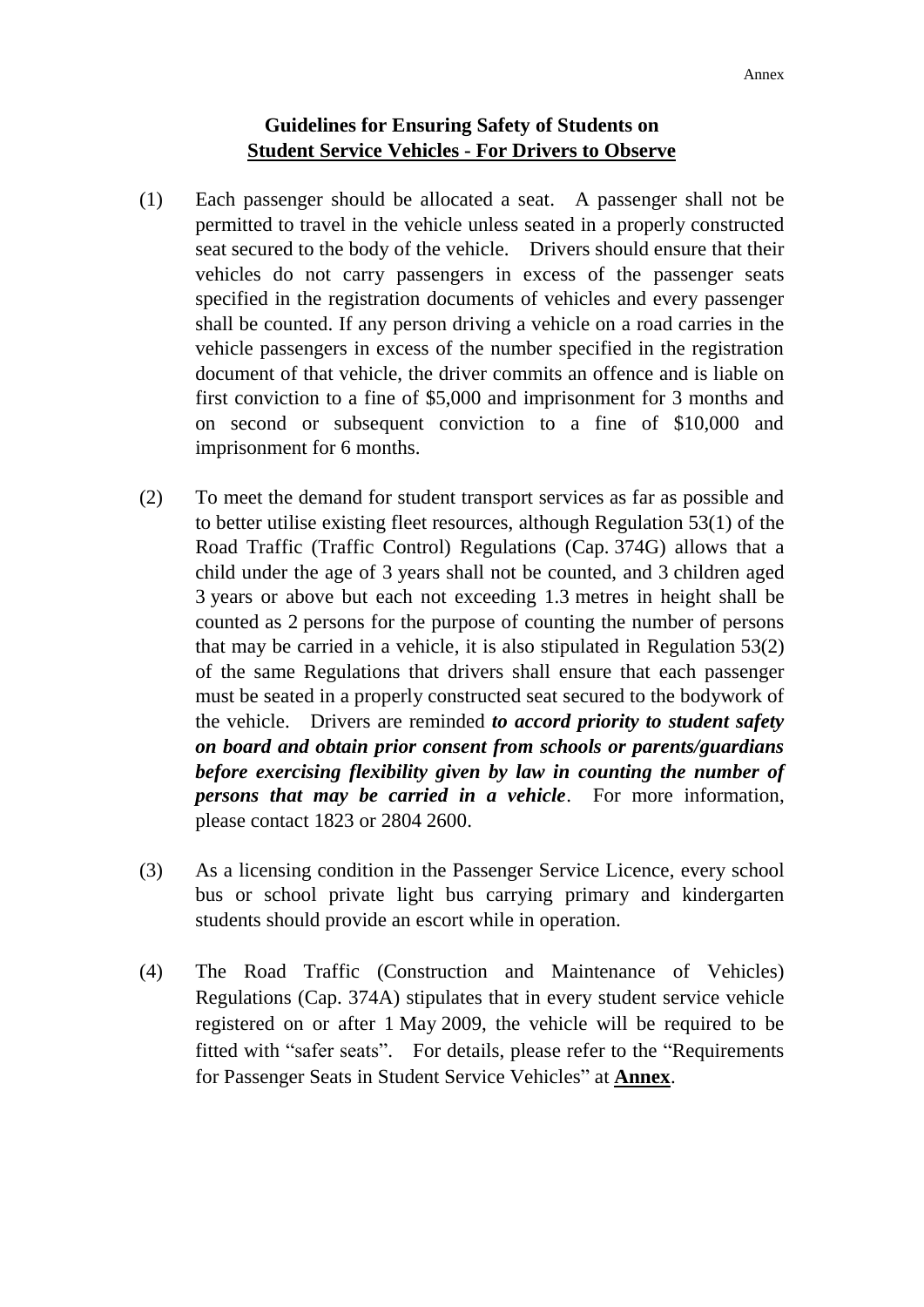- (5) Transport Department encourages the trade to install lap belts on all rear passenger seats on procuring new student service vehicles. Seat belts on passenger seats should observe the seat belt requirements of Part I of Schedule 2 of Road Traffic (Safety Equipment) Regulations (Cap. 374F).
- (6) Drivers should
	- (i) check that their vehicles, especially braking, steering systems and all tyres are in serviceable condition before moving off;
	- (ii) drive carefully and safely;
	- (iii) ensure that students board and alight from their vehicles safely and that the vehicles have come to a standstill before the students are allowed to board or alight;
	- (iv) make full use of the parking facilities or lay-by available in the schools to set down students;
	- (v) co-operate with the escorts;
	- (vi) not reverse unless it can be done in safety. Before reversing drivers should make sure that there are no pedestrians particularly children - behind vehicle. Drivers should be especially careful about the 'blind spots' behind vehicle - that is, the parts of the road which cannot be seen from the driving seat. If there is any doubt, drivers should get out to make quite sure.
	- (vii) get someone to guide when reversing if drivers cannot see clearly behind. Drivers must not reverse for an unreasonable distance or time. Drivers should never reverse from a side road on to a main road.
	- (viii) be polite to students and parents;
	- (ix) keep the vehicles clean at all time;
	- (x) avoid bad language;
	- (xi) allow no students on the vehicles during their absence;
	- (xii) avoid parking on a slope and look for a level parking space. If drivers need to park on a slope due to practical circumstance, drivers should stop vehicle as close as he or she can to the nearside kerb and leave steering wheel turned to the right (parking uphill) or the left (parking downhill). Drivers should leave vehicle in appropriate gear. Before leaving vehicle drivers should switch off the engine, make sure the handbrake is on firmly and lock vehicle.
	- $(xiii)$  be punctual if the vehicle arrives early at a pickup point, it should not leave earlier than the scheduled time unless all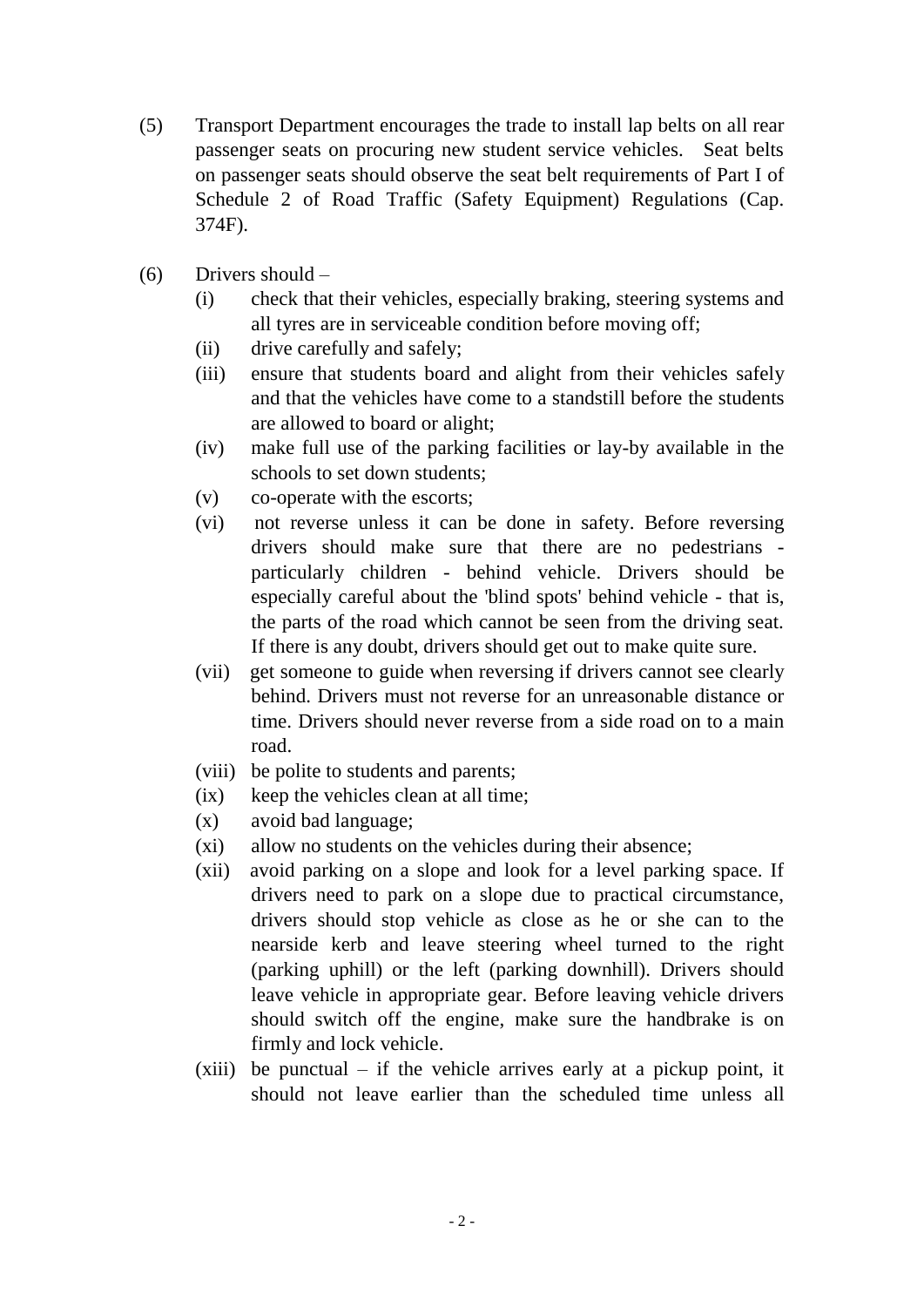students concerned have been on board; if it is late for a pickup point, the driver should still be patient to pickup all students properly;

- (xiv) ensure that the alighted students are safe before moving off the vehicles;
- (xv) ensure that they themselves, as well as any passengers (including students and escorts) have worn seat belts, if fitted, before moving off the vehicles. The seat belt should be worn properly. It should securely fasten the wearer to the seat. Two or more persons should not share a seat belt at the same time. Drivers may consider refusing to move off the vehicle if a passenger refuses to wear a seat belt installed on the vehicle;
- (xvi) ensure that all necessary warning devices for the emergency exits and any power-operated doors are in good working order;
- (xvii) ensure that the gangway and emergency exits are not obstructed;
- (xviii) not use hand-held mobile phones or public address system while the vehicle is in motion. If there is a need to use these equipment, use hands-free devices and keep the conversations brief;
- (xix) ensure that the "**CAUTION CHILDREN**  $\ln \frac{m}{n}$  sign board is displayed at the rear of the school bus while student service is in operation;
- (xx) ensure that the "**STUDENT SERVICE** 學生服務" sign board is displayed on the windscreen of the school bus while student service is in operation. The signboard shall not be displayed when the service is not in operation; and
- (xxi) ensure that valid Restricted Zone permit(s), Prohibited Zone permit (s) and Bus-lane permit(s) issued by the Transport Department, if any, are displayed on the windscreen of the school bus.
- (7) Drivers should ensure that no illicit fuel is used in their vehicles. Use of illicit fuel would not only constitute an offence of revenue fraud but also easily create fire hazard.
- (8) Drivers should know where the fire extinguisher(s) are located, and how to operate them. Drivers should also regularly check that the content gauge of the fire extinguisher(s) is above the minimum level and to ensure that the extinguisher is not yet expired.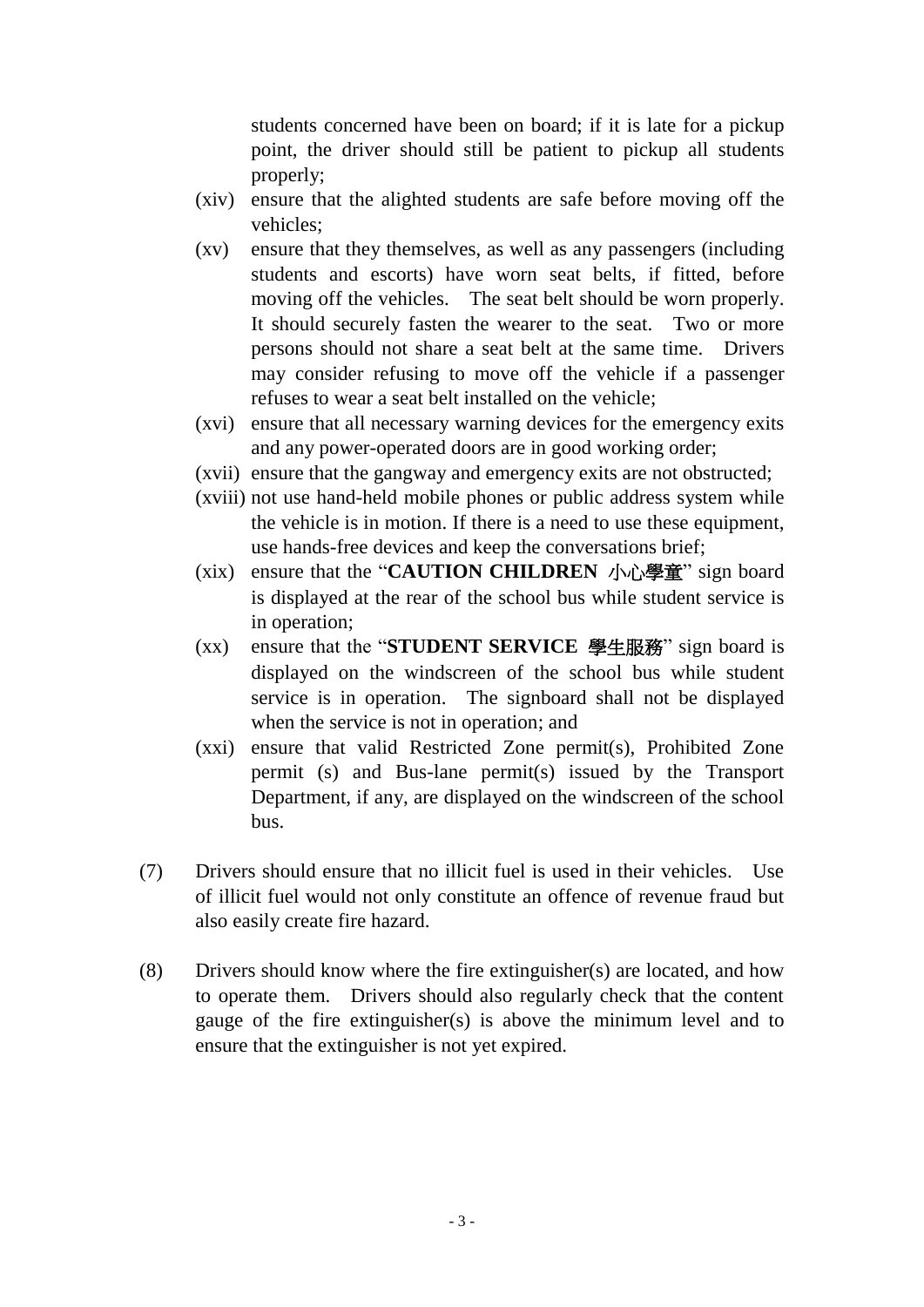- (9) If vehicle breaks down, drivers should think first of his or her own, the escort's and students' safety, switch on hazard warning lights immediately and use mobile phone to inform the police. Drivers should get vehicle off the roadway if possible, onto any lay-by, hard shoulder or hard strip if available. Drivers should switch off the engine and never forget the danger from passing traffic.
- (10) In case of emergency or accident, drivers together with the escorts should help the students to keep calm to avoid unnecessary panic. Drivers, the escorts and students should evacuate from the vehicle only if drivers are sure that all people can safely get clear of the carriageway and get to a safe place waiting for arrival of the emergency services. If in doubt, drivers, escorts and students should remain in vehicle until the emergency services arrive. If any person gets injury on board, the driver should stop the vehicle. He should report the accident to the police as soon as reasonably practicable, and arrange to inform the school/parents of the accident in the earliest possible opportunity.

Transport Department July 2021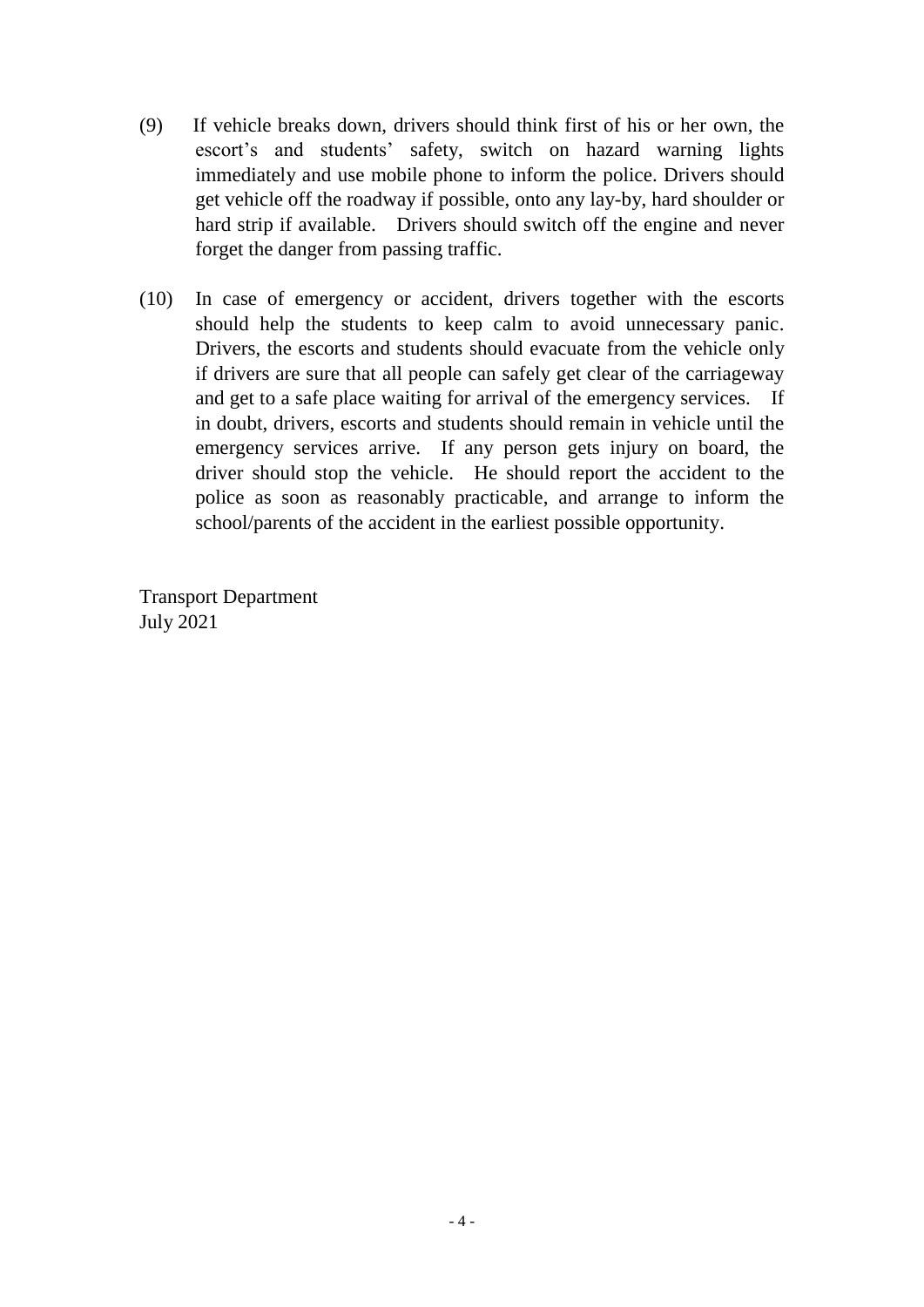## (English Translation)

# **Requirements for Passenger Seats in Student Service Vehicles (Generally known as "Safer Seats")**

According to the "Road Traffic (Construction and Maintenance of Vehicles) Regulations" (Cap. 374A), every student service vehicle registered *on or after 1 May 2009* shall be required to be fitted with "safer seats". The salient points of the legislation are as follows:

# **Definition of Student Service Vehicles**

- (1) a public bus authorized for providing student service **(A03)** as specified in s.4(3)(d) of the "Public Bus Ordinance" (Cap. 230);
- (2) a private bus authorized for providing student service **(B01)** as specified in s.27(5)(a) of the "Road Traffic Ordinance" (Cap. 374); and
- (3) a school private light bus.

## **Standards of the Passenger Seats**

- seats, barriers and their anchorage shall conform to the requirements of any specification or standard specified in the legislation;
- seat backs, barriers and controlled surface shall be made of impact energy absorption material that conforms to the requirements of any specification or standards specified in the legislation;
- no folding table or folding table or folding accessories shall be installed on any controlled surface;
- seats and restraining barriers shall be made of fire resistant material that conforms to the requirements of any specification or standard specified in the legislation;
- every seat shall be forward-facing; and
- space of the passenger seat and the height of seat back should meet the requirement specified in the legislation.

#### **Notes to Applicants for Provision of Student Service**

- Any student service vehicle which is registered on or after 1 May 2009 shall be fitted with passenger seats of the standards as stipulated in the "Road Traffic (Construction and Maintenance of Vehicles) Regulations" (Cap. 374A).
- Approval will **NOT** be given for issuance of Passenger Service Licence or student service endorsement to those vehicles which are not in compliance with the new legislative requirement.

#### **Enquiries**

For further enquiries, please contact the following offices by phone or fax:

#### Vehicle Safety and Standard Division (Vehicle Examination Centre)